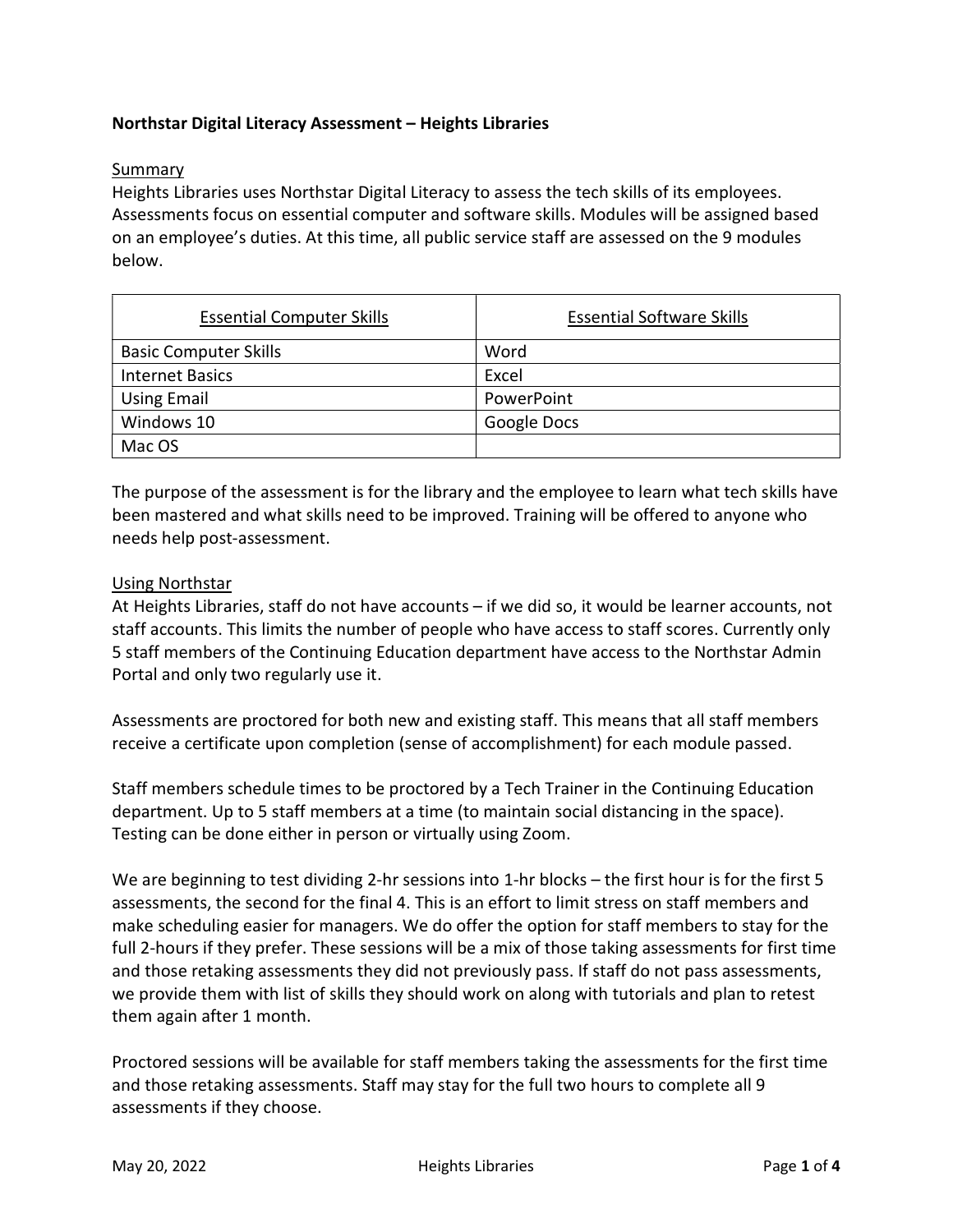During the assessment, staff will receive a warning at approximately 10 minutes before the end of their session to finish their current assessment. Staff are asked to bring their own headphones.

Prior to their assessment session, staff will receive an email from the Continuing Education department with a link to Northstar's Orientation video, a reminder to bring headphones, and links to trainings to prepare for the assessments. A draft of the email is below:

#### Hi [name],

You are scheduled for Northstar Digital Literacy assessments on [date] at [time]. You will be taking the following assessments during this time [list of assessments].

On the day of your assessments, please bring headphone with you. Please also review Northstar's Orientation video beforehand: https://youtu.be/NvVZfk0wXro. You will be able to view this video again during the assessments.

If you'd like review before your assessments, check out these trainings:

[list of online resources from GCFLearnFree.org provided]

Let me know if you have any questions!

Thanks,

Ann

## Procedures for New Employee Assessments

As part of new hire orientation, a new employee takes the assessment within their first 30 Days.

- 1. If they pass all modules assigned there is no further testing at this time.
	- a. The Certificate of Completion is uploaded to their profile in the library's performance management system and the activity is marked as "Passed".
- 2. If they do not pass a module, they will retake it a month later more time can be granted.
	- a. The activity is marked "Completed" in the performance management system, but the Certificate of Completion will only reflect modules passed.
	- b. The activity is marked "Passed" when they pass all modules assigned.
	- c. Training will be assigned when needed (see Appendix).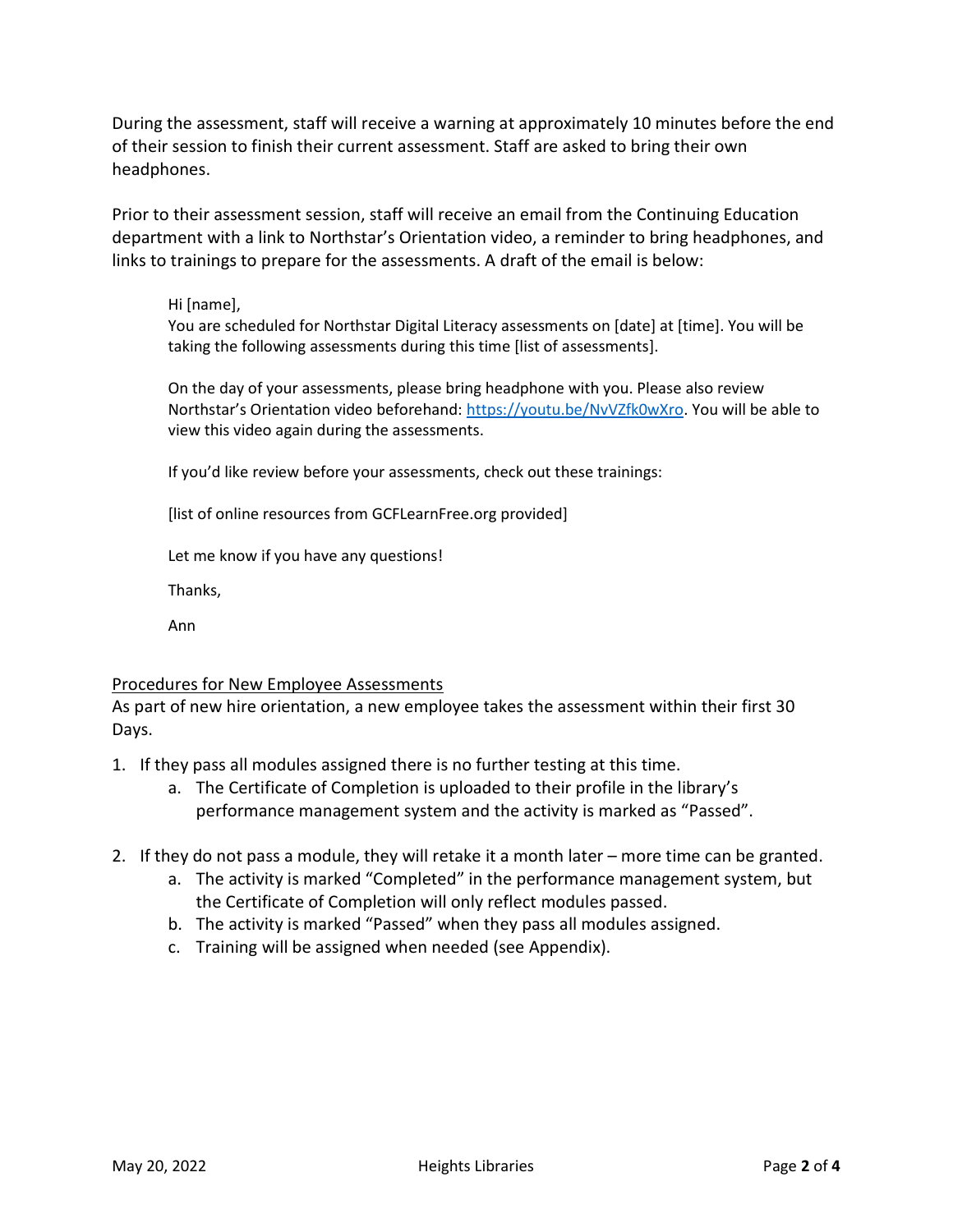## Procedures for Current Employee Assessments

We started testing current employees in late 2021, with the goal of having everyone on staff take a proctored assessment by early 2023.

- 1. Assessment of current employees will be structured in the following way:
	- a. Public Service Employees
		- i. Main Library
		- ii. Branches
	- b. Non-Public Service Employees
- 2. Employee takes the assessment
	- a. If they pass all modules assigned there is no further testing at this time.
		- i. The Certificate of Completion is uploaded to their profile in the library's performance management system and the activity is marked "Passed".
	- b. If they do not pass a module, they will retake it a month later more time can be granted.
		- i. The activity is marked "Completed" in the performance management system, but the Certificate of Completion will only reflect modules passed.
		- ii. The activity is marked "Passed" when they pass all modules assigned.
		- iii. Training will be assigned when needed (see Appendix).

## Additional Information

For more information on how Heights Libraries uses Northstar Digital Literacy Assessment for staff professional development, please contact:

- Heather Howiler, Continuing Education Manager
	- o hhowiler@heightslibrary.org / 216-932-3600 ext. 1287
- Ann MacNamara, Tech Trainer
	- o amacnama@heightslibrary.org / 216-932-3600 ext. 1297